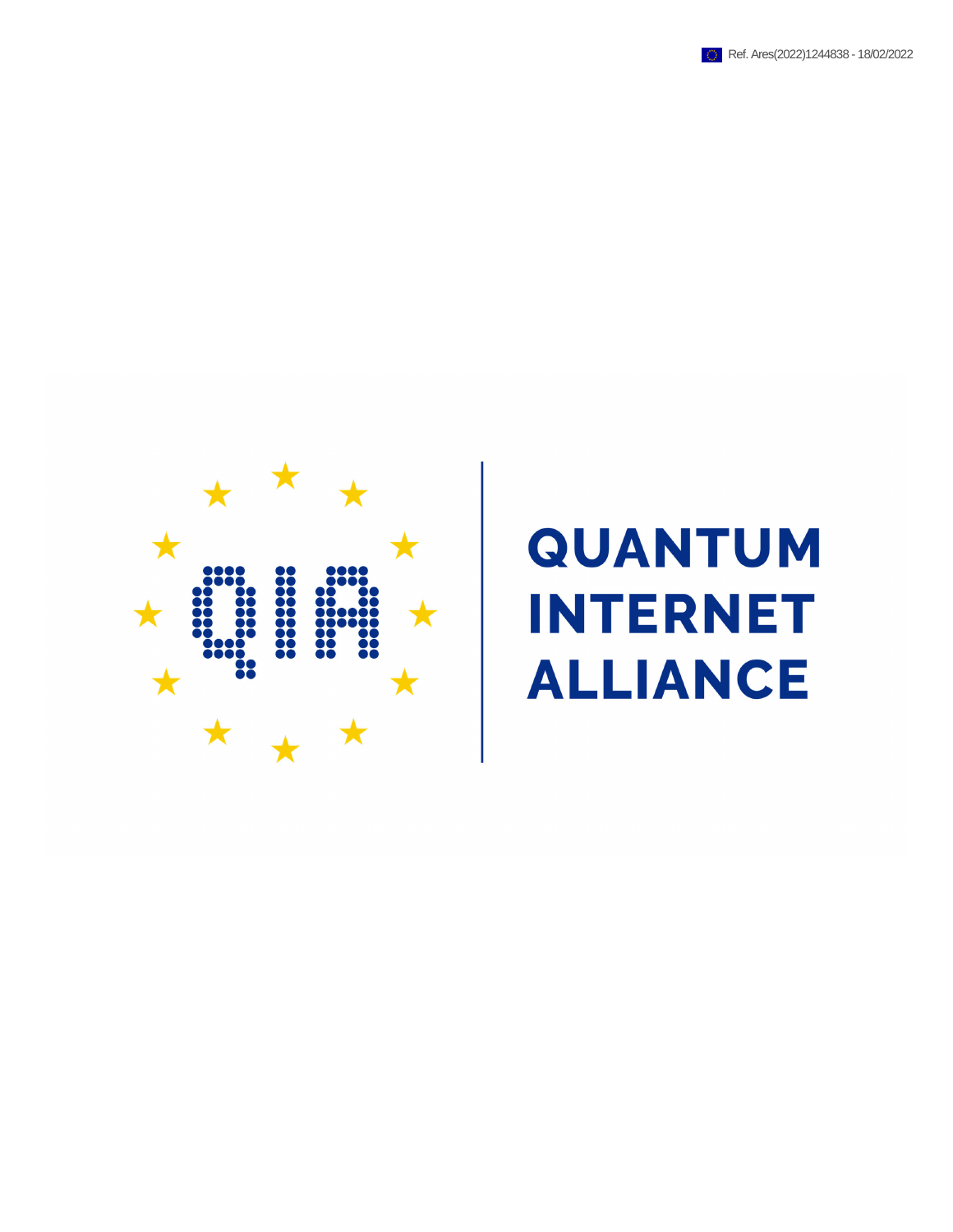

**D2.3 Report: Multi-photon entanglement from a quantum dot** 

---------------

# **D2.3 Report: Multi-photon entanglement from a quantum dot**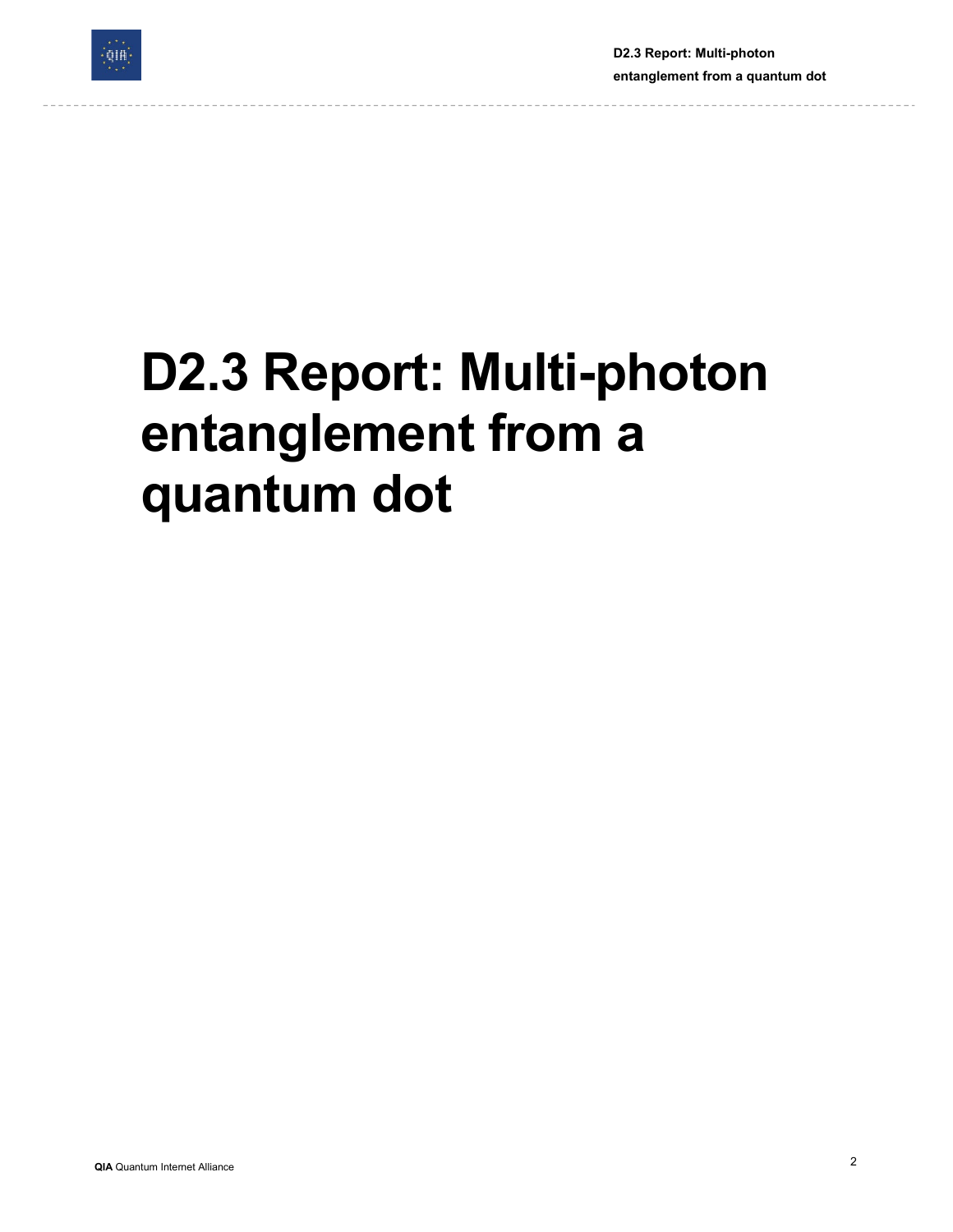

#### **Document History**

| <b>Revision Nr</b> | <b>Description</b> | <b>Author</b>                   | <b>Review</b> | <b>Date</b> |
|--------------------|--------------------|---------------------------------|---------------|-------------|
| V1.0               | First version      | Martin Hayhurst Appel<br>(UPCH) |               | 2021-12-11  |
|                    |                    |                                 |               |             |

*This project has received funding from the European Union's Horizon 2020 research and innovation programme under grant agreement No 820445.* 

*The opinions expressed in this document reflect only the author's view and in no way reflect the European Commission's opinions. The European Commission is not responsible for any use that may be made of the information it contains.*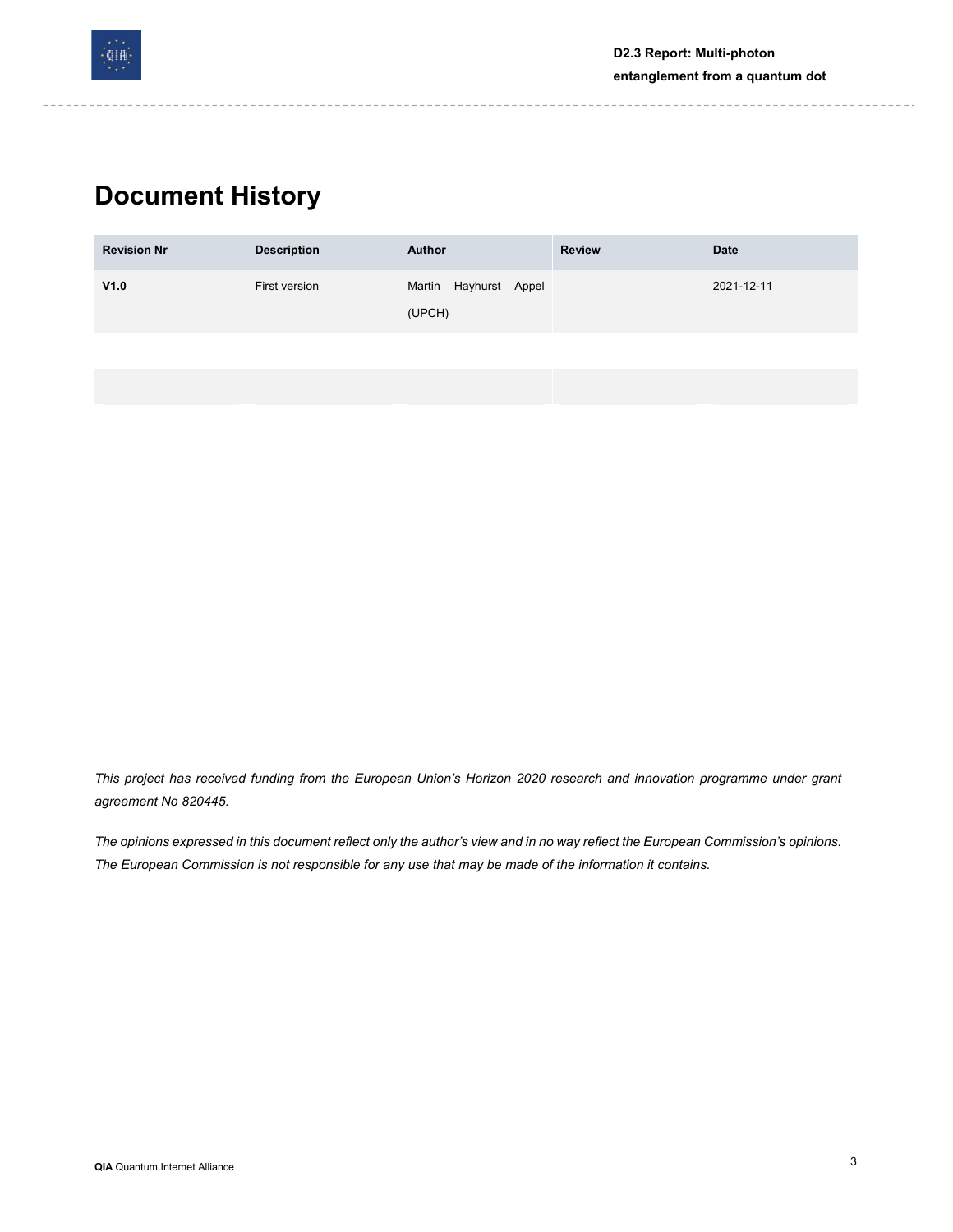

---------------------------------

 $\sim$  .

#### Index

 $= -$ 

| 2.               |  |  |  |  |  |
|------------------|--|--|--|--|--|
|                  |  |  |  |  |  |
| $\overline{4}$ . |  |  |  |  |  |
| 5.               |  |  |  |  |  |
| 5.1.             |  |  |  |  |  |
| 5.2.             |  |  |  |  |  |
| 5.3.             |  |  |  |  |  |
| 5.4.             |  |  |  |  |  |
| 5.5.             |  |  |  |  |  |
| 6.               |  |  |  |  |  |
|                  |  |  |  |  |  |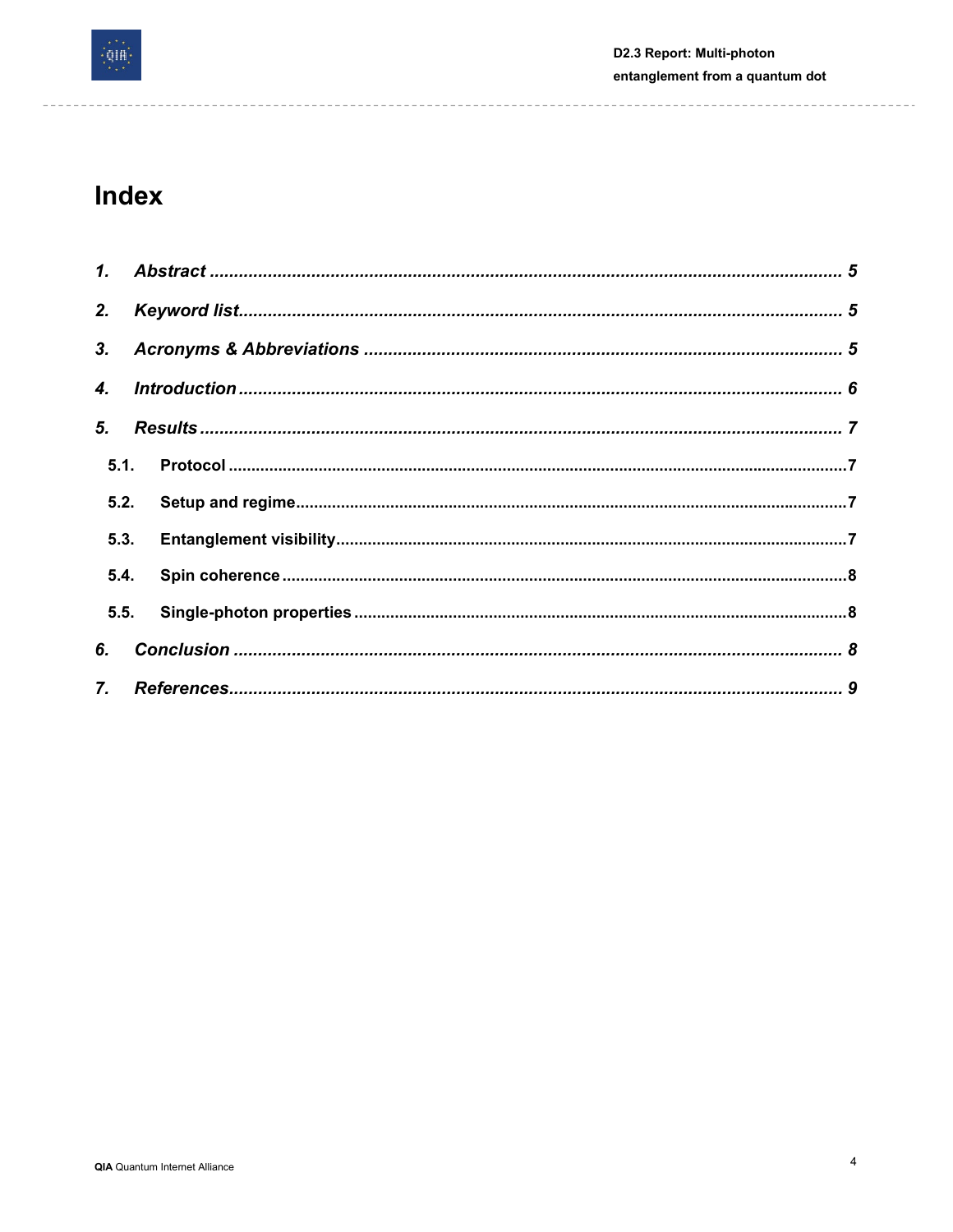

#### **1. Abstract**

One-way all-photonic quantum repeaters offer a potentially advantageous route to long distance quantum communication with high rates of communication without the use of quantum memories [1]. In such schemes, the quantum state is encoded in a large cluster state of entangled photons which acts as an error correction code for photon loss. The crucial component for this approach is an ondemand source of entangled photons with high fidelity, photon indistinguishability and low optical loss. Here, we report on theoretical and experimental progress towards exploiting a single solid-state quantum dot (QD) as a source of multi-photon entanglement. First, we summarize the pursued time-bin entanglement protocol. Then we describe the experimental setup and summarize the obtained experimental results including the verification of spin-photon entanglement. The main experimental results have been submitted for publication and can be viewed in the pre-print arXiv:2111.12523

## **2. Keyword list**

Quantum dot, single emitter, multi-photon entanglement

## **3. Acronyms & Abbreviations**

| <b>DoA</b> | Description of Action       |  |
|------------|-----------------------------|--|
| EC         | European Commission         |  |
| <b>WP</b>  | Work Package                |  |
| QD         | Quantum dot                 |  |
| <b>PCW</b> | Photonic crystal waveguide  |  |
| <b>GHZ</b> | Greenberger-Horne-Zeilinger |  |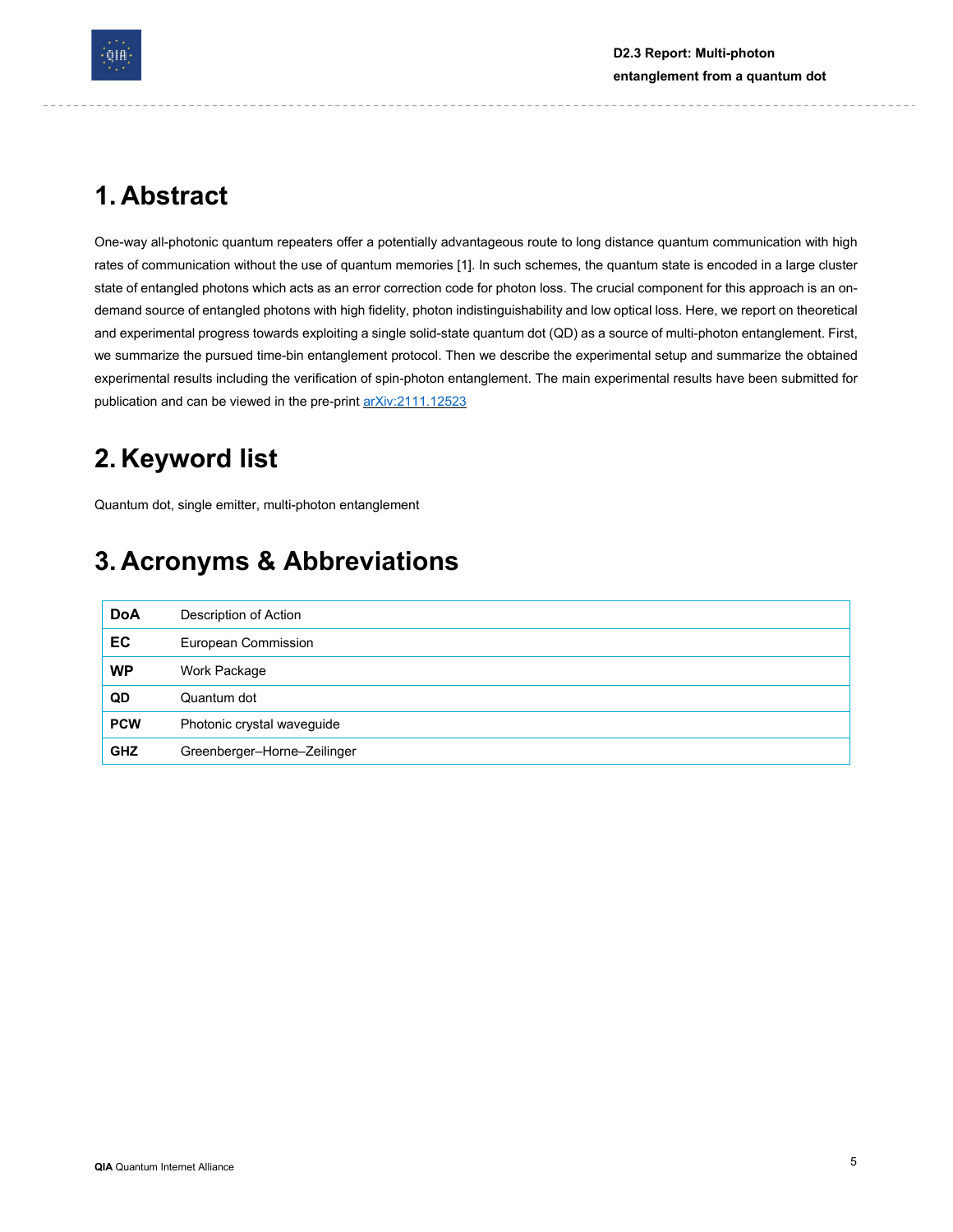

#### **4. Introduction**

This report concerns the development of a scalable source of spin multi-photon entanglement for quantum repeaters (Task 2.3). To achieve a scalable source we have employed QDs embedded into nanophotonic structures such as photonic crystal waveguides (PCWs). QDs offer state-of-the-art single-photon emission in terms of single-photon purity, indistinguishability and emission rate, and the nanostructures further enhance the light-matter coupling and internal collection efficiency. Furthermore, QDs can be charged with a single spin-possessing charge carrier, which acts as a stationary matter qubit and can be controlled to ensure entanglement of the emitted photons.

An overarching goal has been to study how entanglement generation may be efficiently scaled to a large number of entangled photons. We have considered several entanglement protocols and encoding schemes and have settled on a time-bin entanglement protocol to best overcome the intrinsic limitations present in QD (such as short spin dephasing time). As a proof-of-principle, we have implemented the first step of the protocol experimentally and showed genuine spin-photon entanglement. This experiment can readily be scaled to a high number of photons given realistic improvements to photon collection efficiency and spin control fidelity.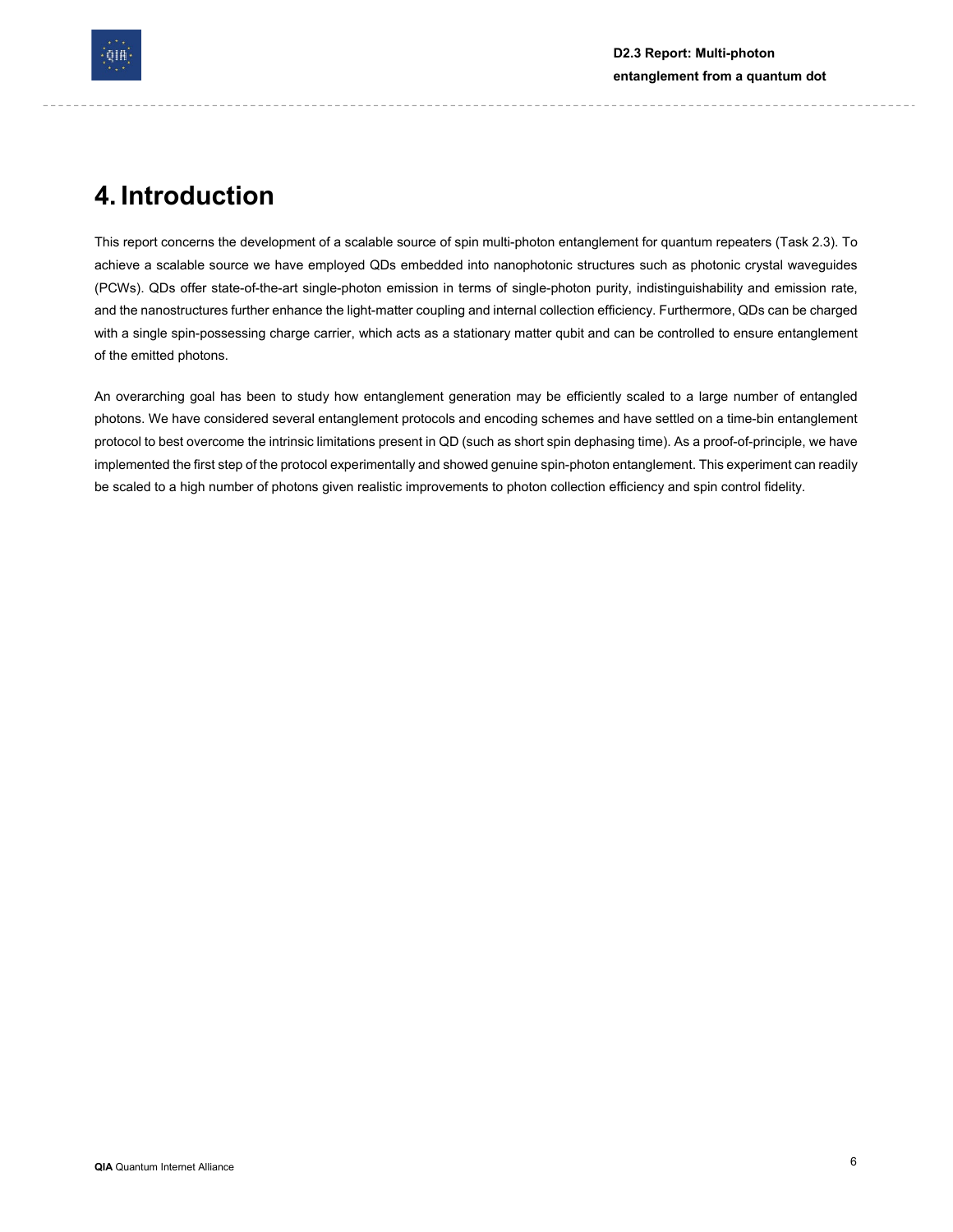

#### **5. Results**

#### **5.1. Protocol**

Our chosen entanglement protocol uses a dual-rail encoding where each photon is emitted in one of two temporal modes separated by (in the case of our experiment) 12 ns. By applying a sequence of optical  $\pi$ -pulses and Raman spin rotation pulses, the photon emission time is maximally entangled with the quantum state of the optically active spin. By repeating this sequence *N* times, one can generated states containing one spin and *N* photons entangled as a one-dimensional cluster state or a Greenberger–Horne– Zeilinger (GHZ) states. We have theoretically studied the protocol extensively and quantified the relevant errors as described in our publications [2,3]. In particular, we show that the protocol offers immunity to the strong inhomogeneous spin dephasing which has limited previous QD experiments. An additional novelty of our approach is the use of the photonic crystal waveguide (PCW) to enhance the optical cyclicity of the QD while retaining all-optical spin initialization, control and readout. This approach has been successfully demonstrated experimentally [4].

#### **5.2. Setup and regime**

All experiments are done using the same QD and the same experimental setup. The QD is held at  $T = 4K$  in a closed-cycle cryostat and a 2 T magnetic field is applied perpendicular to the QD growth direction. The QD emits photons at a 950 nm wavelength with 0.4 ns lifetime. Light is coupled from the waveguide into a single-mode fiber using a shallow etch grating coupler. We currently achieve an estimated 1% source to fiber coupling, which we expect to improve significantly based on results achieved on similar PCW structures. The single-photons are detected using superconducting nanowire single-photon detectors.

#### **5.3. Entanglement visibility**

We run the time-bin entanglement once to create a maximally entangled spin-photon Bell state where the photon is time-bin encoded. We measure the spin-photon Bell state in the ZZ, XX and YY basis to evaluate the fidelity. Data is post-selected on measuring the photon and spin. Running the experiment at a 1.65 MHz repetition rate yields a 124 Hz spin-photon coincidence rate. The time-bin photon is measured using a double-pass Franson interferometer. The spin state is measured using a combination of Raman pulses and resonance fluorescence readout. Performing this experiment yields a (67.8 **±** 0.4)% fidelity of the generate maximally entangled state. This fidelity is largely limited by the optical Raman pulses (~89%  $\pi$ -pulse fidelity) used for spin control. In our current sample, Raman pulses result in rapid spin-flips between the two spin ground states which limit the control fidelity. Significantly better spin control has been achieved in the literature (99% in [5]) and we consider this obstacle to be resolvable. The detrimental role of spin-flips has been further confirmed by Monte Carlo simulations, which closely replicate the experimental detection patterns.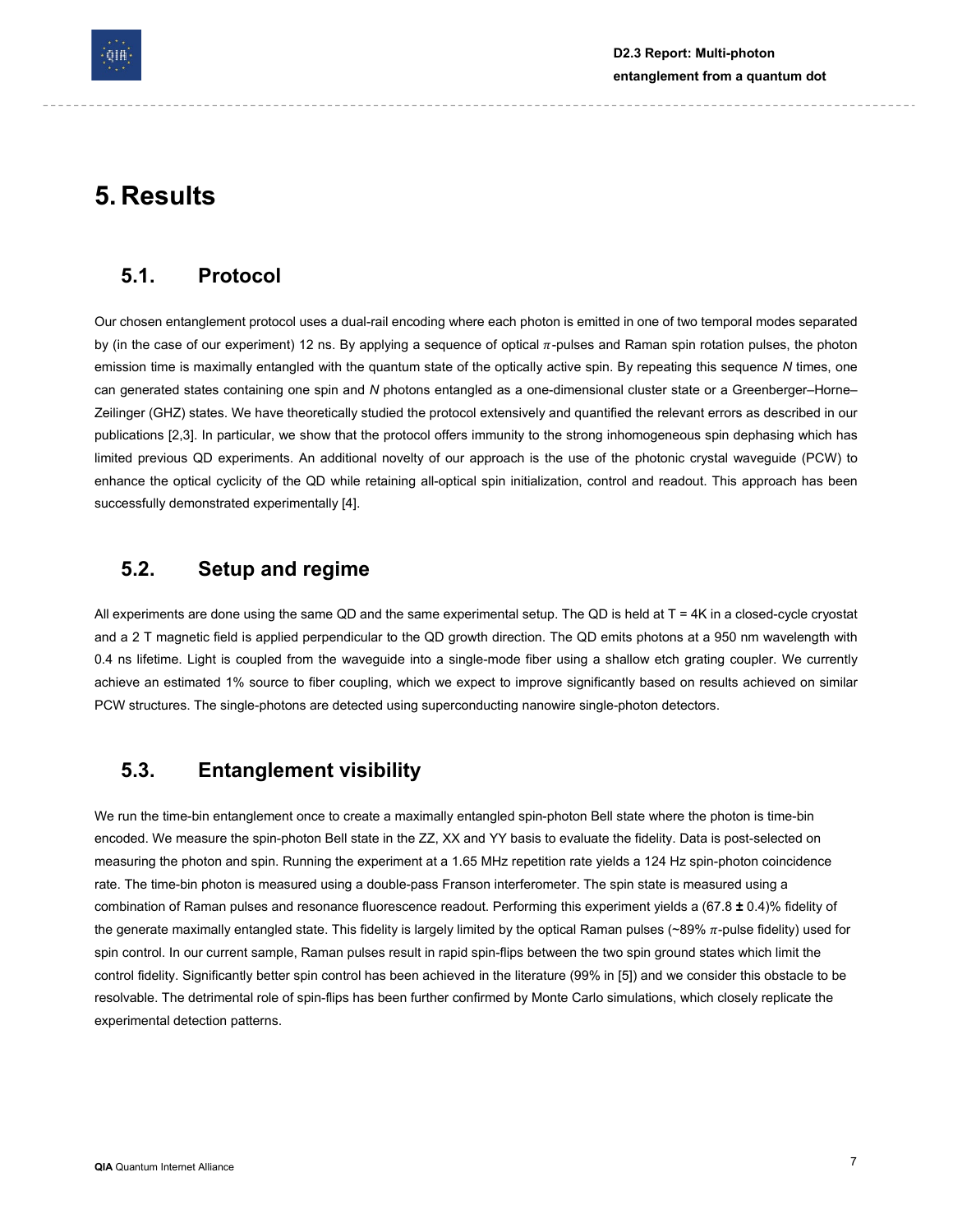#### $5.4.$ **Spin coherence**

To further characterize the setup we measure the coherence properties of the spin. We charge the QD with a single hole spin which results in reduced hyperfine-interactions compared to the electron spin and prolongs the spin dephasing time T2\*. Using a spin echo sequence, we estimate a spin dephasing time  $T_2^* = (23 \pm 1.3)ns$  and a spin coherence time  $T_2 = (448 \pm 37)ns$ . Prolonged dephasing times can be increased using higher magnetic fields [5] or nuclear spin cooling [6]. However, spin coherence does not currently limit the entanglement generation owing to the protocol's built-in spin echo.

#### $5.5.$ **Single-photon properties**

Finally we investigate the coherence properties of the emitted photons. We measure the single-photon purity and indistinguishability under the exact same conditions as the entanglement generation and measure a  $g^{(2)}(0) = (4.7 \pm 0.6)\%$  intensity-autocorrelation and a raw  $V_{HOM} = (86.5 \pm 0.6)$  % Hong-Ou-Mandel visibility. These values are mainly limited by multi-photon emission during the optical excitation pulses. Applying a higher magnetic field should permit faster excitation pulses and a reduced  $g^2(0)$ . When correcting for  $g^2(0)$  and imperfections of the experimental setup, we estimate a corrected Hong-Ou-Mandel visibility of  $V_{HOM}^{corr}$  $(95.7 \pm 0.8)\%$ , which is compatible with the QD state of the art and conducive to the fusion of smaller cluster states for the generation of more advanced entangled states.

#### **6. Conclusion**

In conclusion, we have achieved the first experimental demonstration of spin-photon time-bin entanglement using QDs. This follows a significant theoretical analysis of the entanglement protocol and experimental progress on the spin-photon interface. The entanglement protocol can be scaled to emit many photons in a 1d-cluster state or a GHZ state. To reach a higher number of entangled photons, significant improvements of the spin control pulses and the photon collection efficiency are reguired. Given such improvements and realistic waveguide parameters, our theoretical calculations predict that it should be possible to reach an error rate of 2.1 % per emitted photon [3].